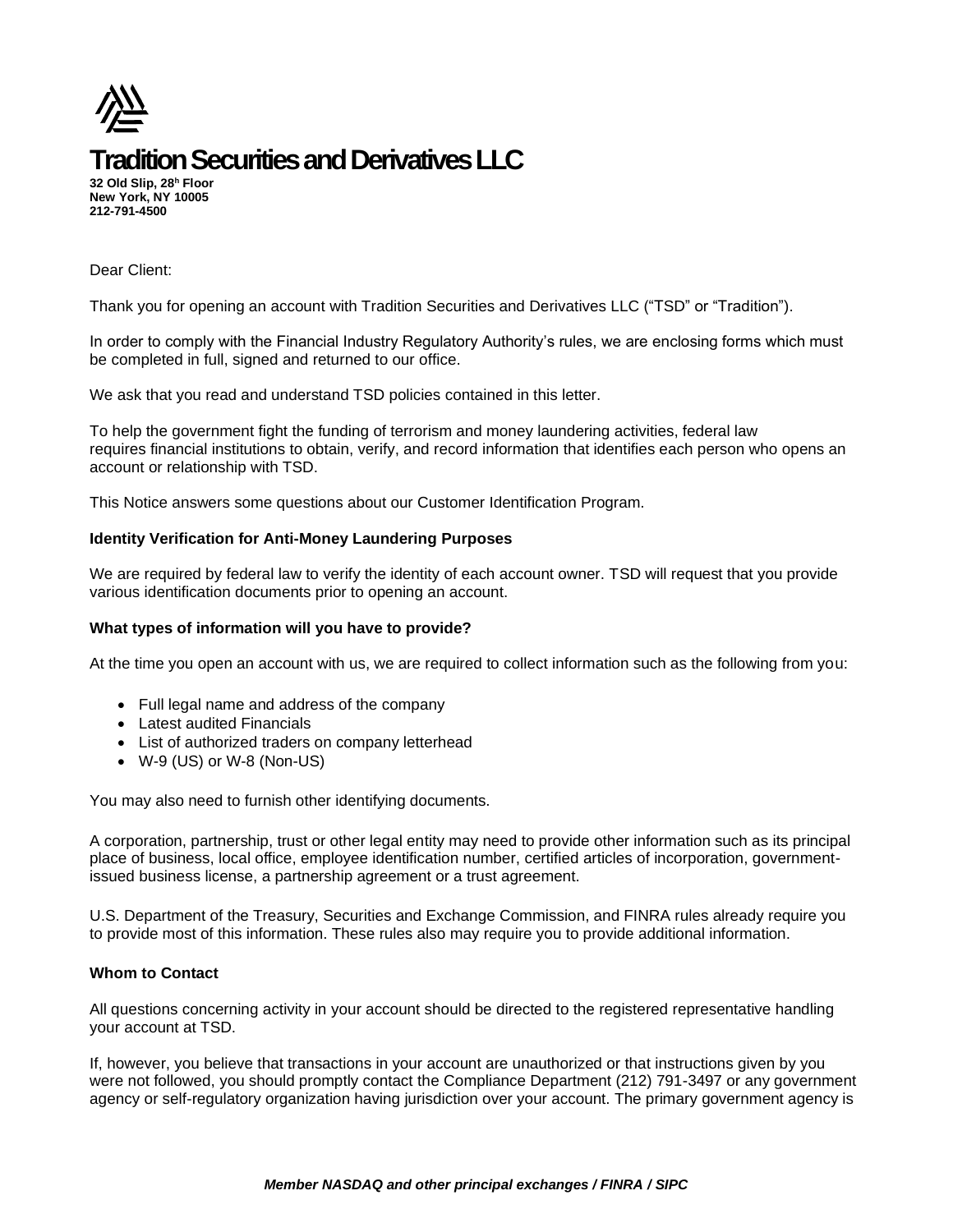the Securities & Exchange Commission (800) 732-0330 and our primary self-regulatory organization is the Financial Industry Regulatory Authority ("FINRA") (800) 289-9999.

## **Payments on Securities Purchases**

Tradition Securities and Derivatives LLC. does not accept cash or cash equivalents. Checks should be made payable to **PERSHING LLC**. ("Pershing") The firm may not accept checks made out to any other entity.

## **Payment for Order Flow Practices**

TSD sends certain equity orders to exchanges, Electronic Communications Networks, or broker-dealers during normal business hours and during extended trading sessions. Some of these venues may provide payments to TSD depending on the characteristics of the order and subsequent execution. The details of these payments are available upon written request.

TSD provides a quarterly report of the venues to which orders are routed (SEA Rule 606) which is available to you at no charge on the firm's web site [\(www.Traditionsd.com\)](http://www.traditionsd.com/). Upon written request to Tradition Securities and Derivatives LLC you may obtain the identity of the venue to which your orders were routed for the six months prior to your request and the time of the transactions that may have resulted from such orders.

Notwithstanding the above paragraph regarding the payment for order flow, TSD is committed to providing you with the best execution of your orders. To accomplish this TSD selects certain market makers which agree to accept orders to provide the execution of OTC securities transactions, up to a specified size and to execute them at or better than the national best bid or offer (NBBO).

TSD regularly reviews reports for quality of execution purposes.

## **FINRA Rule 5320 Disclosure – Concurrent Firm and Customer Trading**

Rule 5320 generally provides that a broker-dealer that accepts and holds an order in an equity security from its own customer or customer of another broker-dealer is prohibited from trading that security on the same side of the market for its own account at a price that would satisfy the customer order, unless it immediately thereafter executes the customer order up to the size and at the same or better price at which it traded for its own account. With respect to orders for institutional accounts, or for orders of 10,000 shares or more that are greater than \$100,000 in value, a broker-dealer is permitted to trade a security on the same side of the market for its own account at a price that would satisfy such customer order, provided that the broker-dealer has provided clear and comprehensive written disclosure to such customer at account opening and annually thereafter that:

- (a) discloses that it may trade proprietarily at prices that would satisfy the customer order, and
- (b) provides the customer with a meaningful opportunity to opt in to the Rule 5320 protections with respect to all or any portion of the customer's order.

Pursuant to Rule 5320 as described above, you may choose to withhold your consent and disallow Tradition from trading alongside your customer orders. If you choose to withhold your consent, you must notify Tradition by calling 1-(800) 221-3263 and asking for "Compliance Opt-Out" extension 3497, however we may obtain your consent on an order-by-order basis. If you choose not to opt in at this time, you may still choose to withhold your consent by notifying Tradition on an order-by-order basis.

# **Extended Hours Trading Risk Disclosure**

**Risk of Lower liquidity.** Liquidity refers to the ability of market participants to buy and sell securities. Generally, the more orders that are available in a market, the greater the liquidity. Liquidity is important because with greater liquidity it is easier for investors to buy and sell securities, and as a result, investors are more likely to pay or receive a competitive price for securities purchased or sold. There may be lower liquidity in extended hours trading as compared to regular market hours. As a result, your order may only be partially executed, or not at all.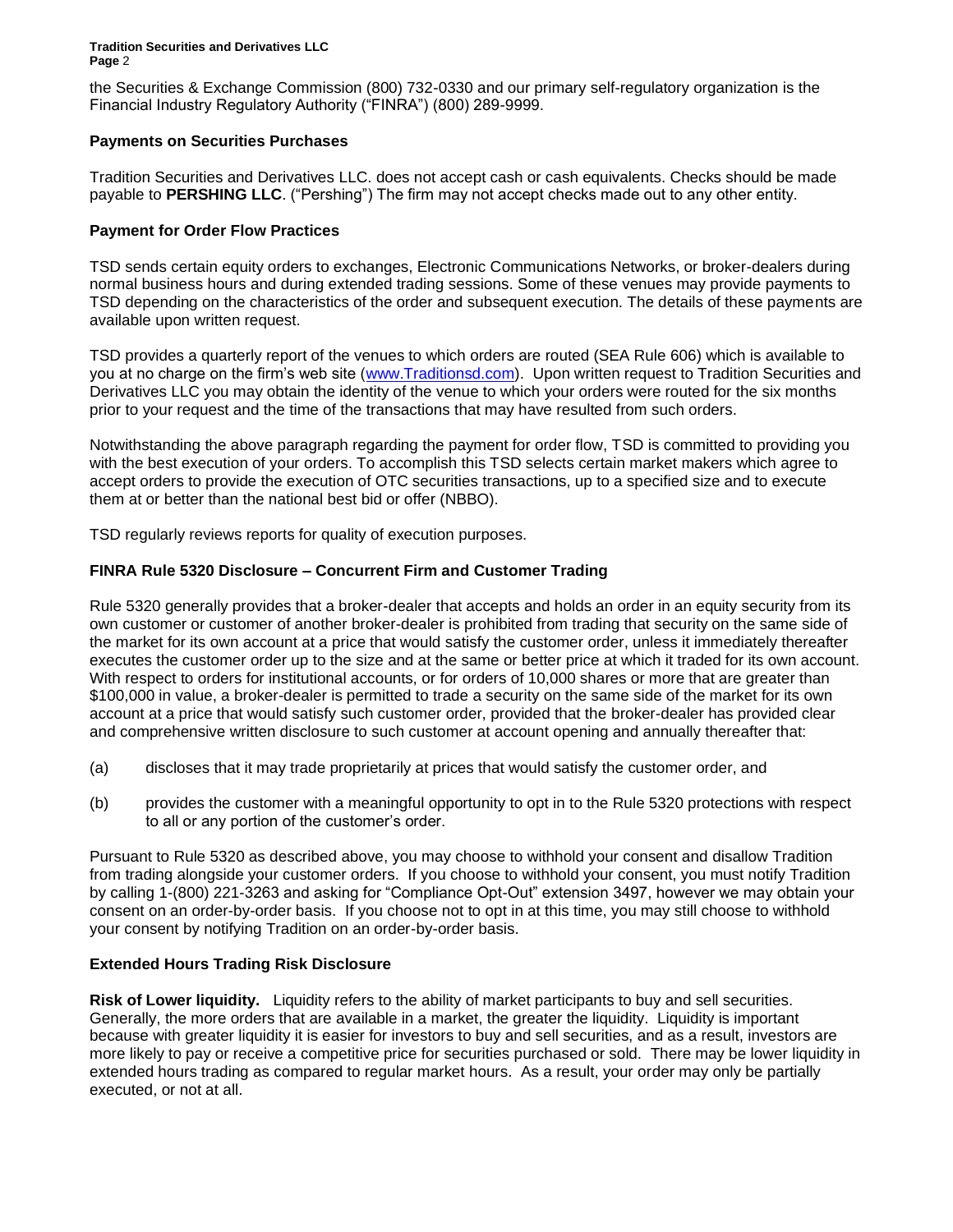**Risk of Higher Volatility.** Volatility refers to changes in price that securities undergo when trading. Generally, the higher the volatility of a security, the greater the price swings. There may be greater volatility in extended hours trading than in regular markets. As a result, your order may only be partially executed, or not at all, or you may receive an inferior price in extended hours trading than you would during regular market hours.

**Risk of Changing Prices.** The prices of securities traded in extended hours trading may not reflect the prices either at the end of regular market hours, or upon the opening the next morning. As a result, you may receive an inferior price in extended hours trading than you would during regular market hours.

**Risk of Unlinked markets.** Depending on the extended hours trading system or the time of day, the prices displayed on a particular extended hours trading system may not reflect the prices in other concurrently operating extended hours trading systems dealing in the same securities. Accordingly, you may receive an inferior price in one extended hours trading system than you would in another extended hours trading system.

**Risk of News Announcements.** Normally, issuers make news announcements that may affect the price of their securities after regular market hours. Similarly, important financial information is frequently announced outside of regular market hours. In extended hours trading, these announcements may occur during trading, and if combined with lower liquidity and higher volatility, may cause an exaggerated and unsustainable effect on the price of a security.

**Risk of Wider Spreads.** The spread refers to the difference in price between what you can buy a security for and what you can sell it for. Lower liquidity and higher volatility in extended hours trading may result in wider than normal spreads for a particular security.

## **ISE Solicited Order Mechanism Notification**

When handling an order of 500 contracts or more on your behalf, Tradition Securities & Derivatives, Inc. may solicit other parties to execute against your order and may thereafter execute your order using the International Securities Exchange's Solicited Order Mechanism. This functionality provides a single-price execution only, so that your entire order may receive a better price after being exposed to the Exchange's participants, but will not receive partial price improvement. For further details on the operation of this Mechanism, please refer to International Securities Exchange Rule 716, which is available at [www.ise.com](http://www.ise.com/) under "Membership, Rules & Fees – Regulatory – ISE Rules."

#### **Margin Accounts**

Interest you pay on a loan to Pershing LLC may be shared with TSD

# **Business Continuity Plan Disclosure Required by FINRA Rule 4370**

TSD has developed a Business Continuity Plan that describes how we will respond to events that significantly disrupt our business. Since the timing and impact of disasters and disruptions is unpredictable, we will have to be flexible in responding to actual events as they occur.

If after a significant business disruption, you cannot contact us as you usually do at (212) 791-4500, you should call our alternative number – (212) 943-8700. Or, you can go to our web site at [http://www.traditionamericas.com](http://www.traditionamericas.com/) for information. If you still cannot access us through either of those means due to a significant business interruption, information may be obtained from Pershing LLC at the Business Continuity and Other Disclosures link at the bottom of the home page at the Pershing web site at [www.pershing.com](http://www.pershing.com/) or call (201) 413-3635 for recorded instructions. If you cannot access the instructions from the web-site or previously noted telephone number, Pershing may be contacted at (213) 624-6100, extension 500, as an alternative telephone number from recorded instructions.

We plan to quickly recover and resume business operations after a significant business disruption and respond by safeguarding our employees and property, making a financial and operational assessment, protecting the firm's books and records, and allowing our customers to transact business. In short, our Business Continuity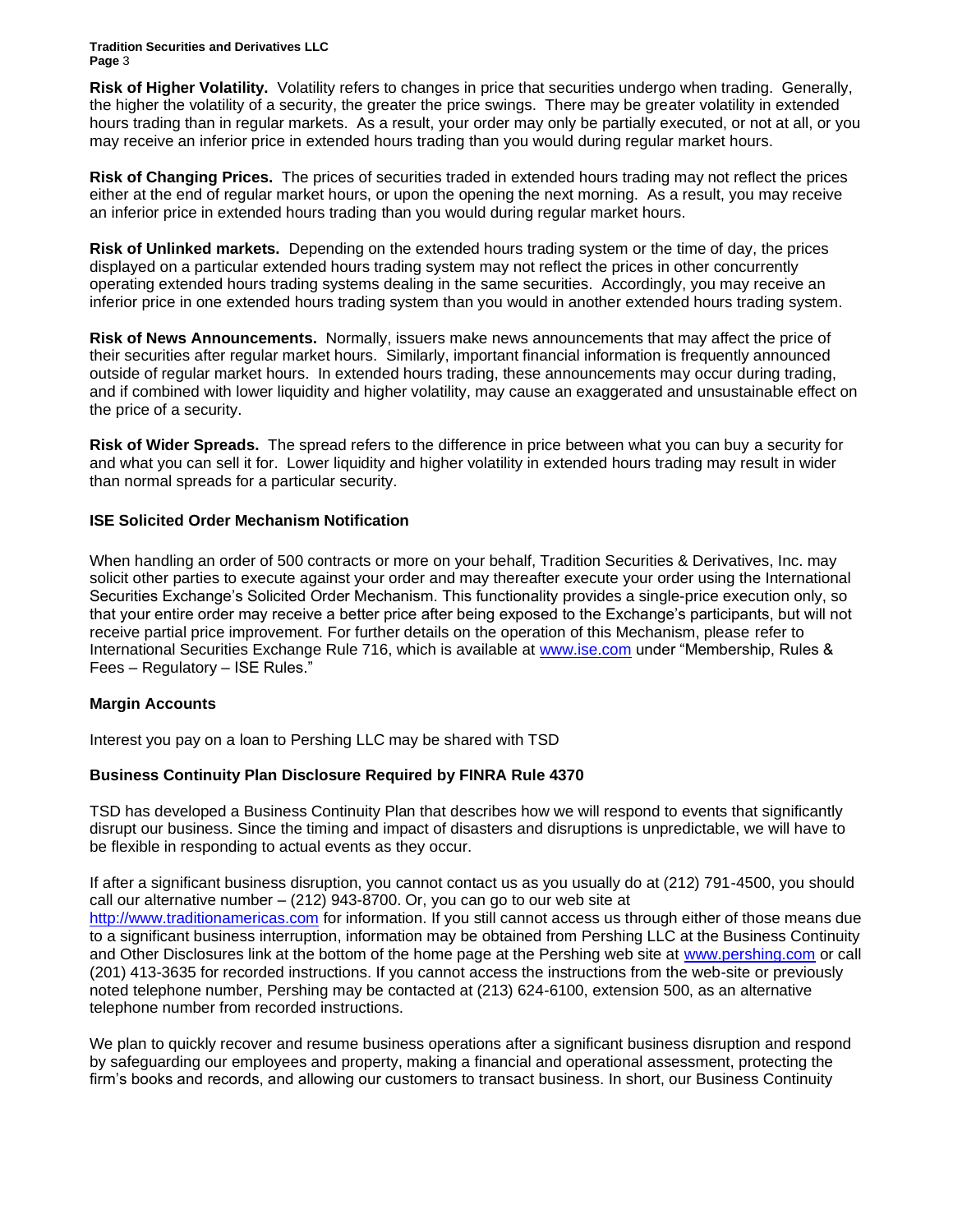Plan is designed to permit our firm to resume operations as quickly as possible, given the scope and severity of the significant business disruption.

Our Business Continuity Plan addresses the following: data backup and recovery; all mission critical systems; financial and operational assessments; alternate communications with customers, employees, and regulators; alternative physical location of employees; critical supplier, contractor, bank and counter-party impact; regulatory reporting; and assuring our customers prompt access to their funds and securities if we are unable to continue our business.

Our clearing firm, Pershing LLC, backs up our important records in a geographically separate area. While every emergency situation poses unique problems based on external factors, such as time of day and the severity of the disruption, we have been advised by our clearing firm that its objective is to restore its own operations and be able to complete existing transactions and payments within as short a timeframe as possible. Your orders and requests for funds and securities could be delayed during this period.

Significant business disruptions can vary in their scope, such as involving only our firm, a single building housing our firm, the business district where our firm is located, the city where we are located, or the whole region. Within each of these areas, the severity of the disruption can also vary from minimal to severe. In a disruption to only our firm or a building housing our firm, we will transfer our operations to a local site when needed, and expect to recover and resume business as soon as possible. In a disruption affecting our business district, city or region, we will transfer our operations to a site outside of the affected area, and will recover and resume business when that facility and communication links are available. If the significant business disruption is so severe that it prevents us from remaining in business, we will assure our customers prompt access to their funds and securities through our clearing agent.

# **Privacy Statement**

We are committed to protecting our customers' personal and financial information. In the course of providing you with financial products and services, we need to collect and maintain certain nonpublic personal information about you. This Privacy Statement answers some questions about what nonpublic personal information we collect, what we do with it, and how we protect it.

We do not sell your personal information to anyone.

We collect nonpublic information about you from the following sources:

- Information we receive from you on applications or other forms.
- Information about your transactions with Tradition.

We do not disclose any nonpublic information about you or former customers to anyone other than affiliates, except to vendors servicing your account or as permitted or required by law. For example, this may include providing information to companies that perform support services on our behalf or to providing tax information to the IRS.

We restrict access to your nonpublic information to those employees who need to know that information to provide products or services to you.

We maintain physical, electronic, and procedural safeguards to protect nonpublic personal information.

# **Consumers – OPT-OUT Procedures.**

We do not share consumer information for marketing with our affiliates or non-affiliates. However, you are offered the opportunity to Opt-Out of such sharing should it ever occur by calling 1-(800) 221-3263 and asking for "Compliance Opt-Out" extension 3497.

# **SIPC Information**